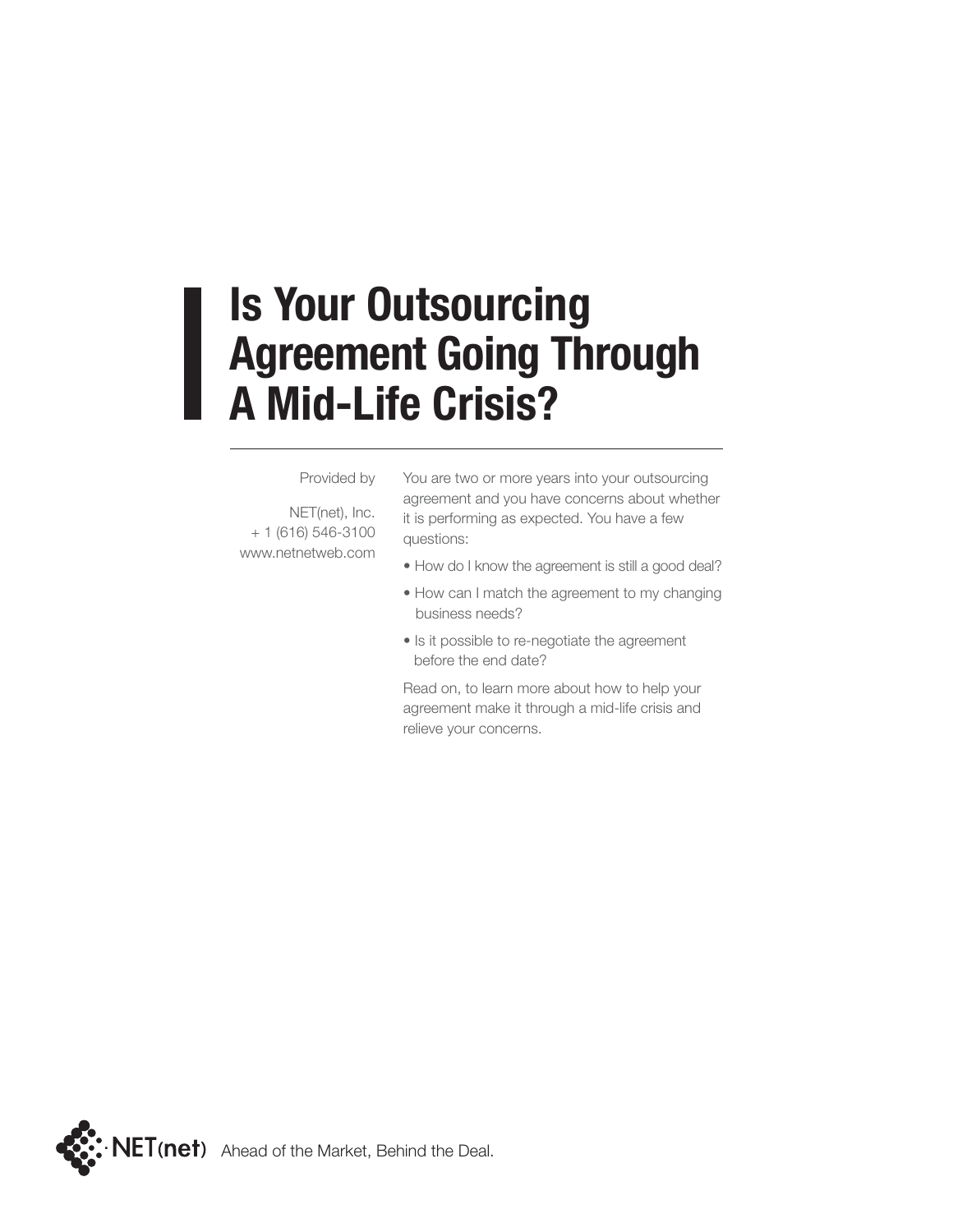# **The Nature of Outsourcing**

As much as we would like them to, outsourcing agreements often times just don't age well. They start out great, the relationship is good and the service may be outstanding, but after a few years the relationship goes stale and the value starts to erode. They go from being agreements with a clearly defined value proposition to something we may no longer completely understand.

This is not something unusual with your outsourcing agreement; it is an experience shared by many of your peers and is part of what we call the Nature of Outsourcing.

Whenever we think of the problems and issues faced by companies struggling with their outsourcing agreements, we are reminded of the quote by the great Major League catcher and manager Yogi Berra. Yogi had a knack for restating the obvious and did so in one of our favorite quotes when he said, "It's tough to make predictions, especially about the future."

Each time a company puts together an outsourcing agreement they attempt to predict the future, and as Yogi said, "that's tough". People usually base the agreement on what they know today and on their past experiences. This often seems like it is the best thing to do, but the nature of an outsourcing agreement is focused on the future not the past.

This is why many outsourcing agreements become stale or ineffective after a few years. They don't go out and buy a shiny red sports car, but they do show other signs of a mid-life crisis. They no longer look the same as they did early in their life, they become less relevant and require a lot more attention than before.

So what happened? How did the agreement you worked so hard to craft suddenly become something different than what you need? Part of the answer can again be found in the wisdom of Yogi Berra, "The future ain't what it used to be." So let's take a look at some of the tell-tale signs that your outsourcing agreement is not what is used to be.

# **Signs of a Mid-Life Crisis**

In most cases, you already know you are in a mid-life crisis with your outsourcing agreement; however, there are definitely signs that the agreement may be in trouble.

#### Missing Persons

If the people who originally negotiated the agreement are no longer part of the team, there is a high likelihood the agreement is in a mid-life crisis. Outsourcing agreements need to be actively managed and if there is little or no continuity with the people managing the agreement it can become stale and misdirected.

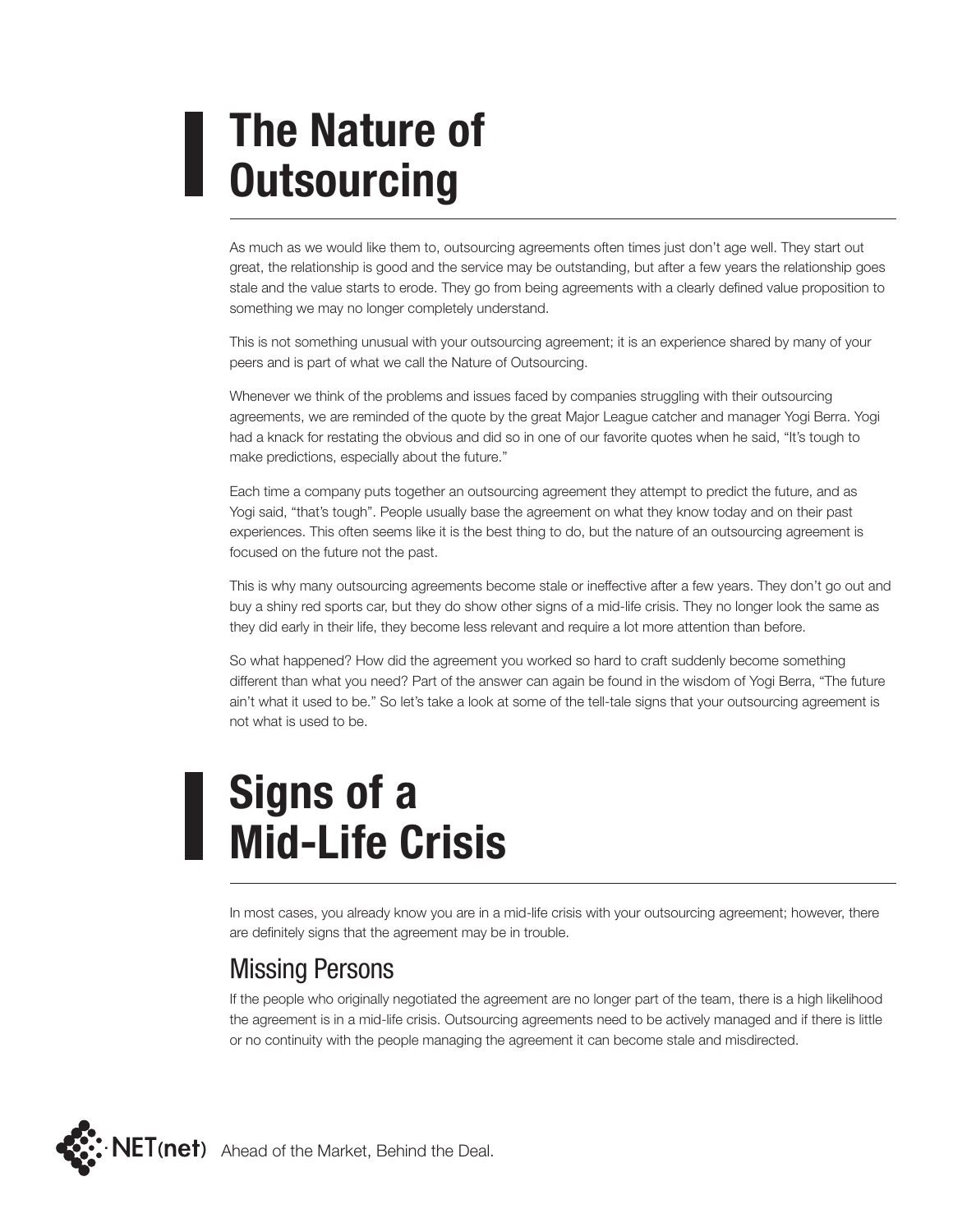#### Value Erosion

Outsourcing agreements should provide a high degree of value to the organization, and when they are in a mid-life crisis it is difficult to determine the value proposition. The agreements may be providing good value, but the communications have broken down to the point that your business partners no longer see the agreement as a benefit.

### Cost Overruns

One sure sign of mid-life crisis is constant cost overruns. When the agreement was first created, the services to be performed were clearly defined. As an outsourcing agreement ages, those services can become less well defined and cost overruns can occur.

### Pricing Questions

Even if cost overruns are not happening, the agreement is still not aging well if the business partners are asking a lot of questions about pricing. Questions related to unit pricing are another sign that the overall value of the agreement is no longer clear.

#### Alignment Discrepancies

Over time, the business changes and unless the outsourcing agreement has been constructed to accommodate those business changes, it may no longer be providing the appropriate services to your organization. When the services being offered by your outsourcer are no longer aligned with business needs, your agreement is not aging well.

So you suspect your outsourcing agreement is going through a mid-life crisis. Is there anything that can be done? In most cases, the agreement is not near the termination date, so does that mean you just have to put up with it?

Absolutely not; NET(net), Inc. has found many ways in which outsourcing agreements can be re-negotiated. If you are unhappy with your current outsourcing agreement, there is a good possibility that your outsourcer is also unhappy with the situation. Many outsourcing agreements have auditing clauses that allow you to bring in an independent third-party firm to checkpoint the value and overall health of your agreement. Even if your agreement doesn't have an audit clause, there are still ways in which the agreement may be amended or restructured so that it provides the same or better level of value than when it was first created.

Let's take a closer look at some useful ways we have found for approaching outsourcing agreements. These approaches can be used when creating a new outsourcing agreement, and can also be used to revitalize an existing agreement so it is no longer in a mid-life crisis.

# **How to Approach Aging Outsourcing Agreements**

As we stated earlier, the fundamental nature of an outsourcing agreement is focused on the future, toward something that we know will not behave like the past, toward something that we do not yet fully understand because it has not happened. At NET(net), we have negotiated many successful, outsourcing agreements and have re-negotiated ones that were going through their own mid-life crisis. Does this mean we have learned

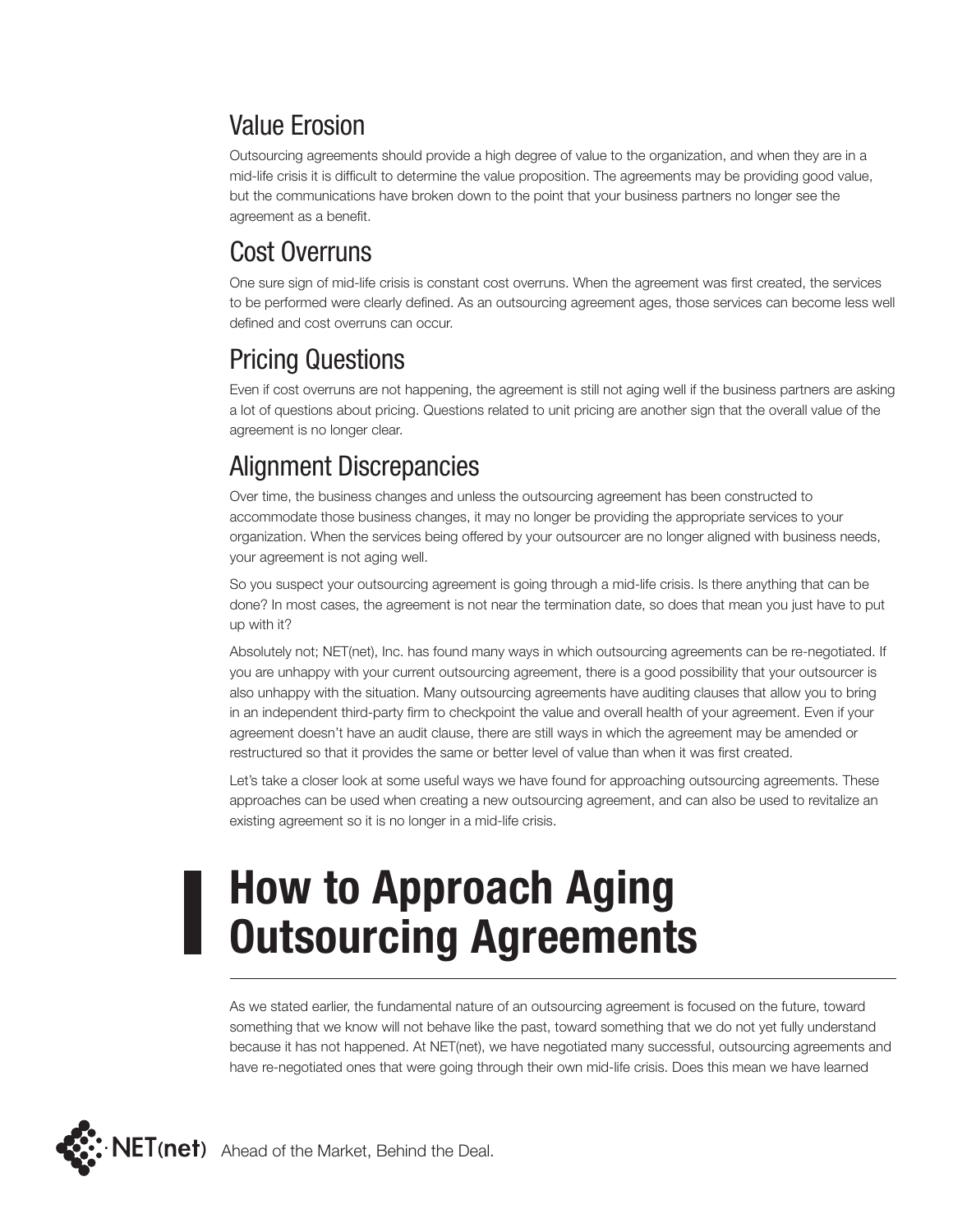to predict the future? Of course not, but we have found some approaches to outsourcing agreements which will keep them from turning into something that no longer provides the same level of value it did when they were created.

The first thing to remember in establishing an outsourcing agreement is to focus on business outcomes. Often we have seen service level agreements (SLAs) that specify a particular technology or focus on technical components of the service. These SLAs need to be adjusted more frequently than ones that specify business outcomes. Response time SLAs for specific incidents are a necessity in any agreement; however, identifying end-to-end customer service scenarios in the SLAs can ensure the outsourcer will focus their efforts on resolution of the overall situation rather than individual service items.

Another benefit of focusing on business outcomes is this approach establishes the appropriate priority and whenever the business outcomes change the agreement can be triggered for review and adjustment.

Our experience with outsourcing agreements has shown that the most successful agreements are ones that have built-in interim checkpoints for overall performance. Most outsourcing agreements have SLAs for specific services; however, often times the agreements do not specify an overall level of satisfaction. Too often, organizations are focused on day-to-day activities, which are always important - however, it is just as important to take stock of the overall satisfaction level and performance. This is where an annual audit can be a great tool to help you understand where your agreement is not up to par with best practices in outsourcing and/or with the current market in terms of price and service levels.

A great way to ensure your outsourcing agreement will continue to perform well is to establish a series of communications channels at various levels within your organization. Almost everyone has daily or monthly status meetings with their outsourcer, but all too often there are no semi-annual or annual meetings at higher levels within the two organizations. Sometimes these meeting do occur, but often they are focused on specific problems rather than the overall health and well being of the agreement.

We have found those organizations that establish a specific governance model for their outsourcing agreements have much more continued successes than organizations which have not executed a governance program.

These programs do not have to be elaborate or cumbersome, and in fact the simplest governance models often work the best.

### **Lessons Learned Through Experience**

Outsourcing agreements are often difficult to create and equally difficult to maintain properly. In most cases they are complicated agreements which provide a wide range of services and are often not well understood. By following some of the leading practices outlined in this document, you can determine if your outsourcing agreement is showing signs of a mid-life crisis.

The five signs discussed are:

- **Missing Persons**
- **Value Erosion**